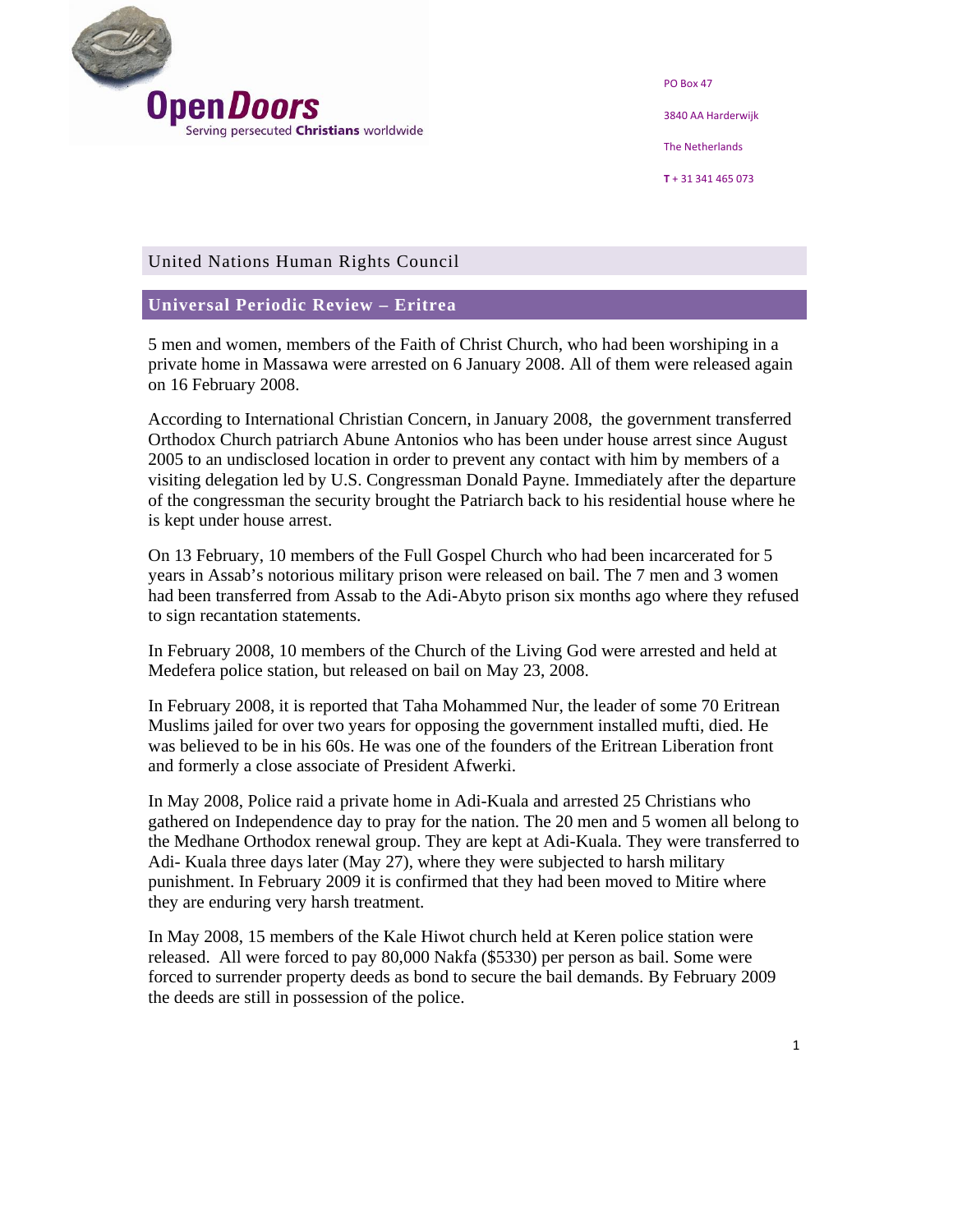

In the same month, police arrested 34 members of the Berhane Hiwet (Light of Life) church who gathered for prayer and fellowship in Keren. The arrested include 24 men and 10 women. The following day the 10 women were taken to the Adi-Abyto Military Confinement facility. By February 2009, 1 woman still remains at Adi-Abyto while the men have been transferred to Mitire.

On 8 June 2008, 8 Christian men held at Adi-Kuala prison were taken for Medical emergency attention as a result of torture by military personnel at the camp. Later on, the men were transferred to Mitire.

In Mid July 2008, Azib Simon (37) dies after she is refused treatment for severe Malaria in Wi'a Military Training centre. She was in prison since December 2007. Simon was the sister of former Eritrean television journalist Biniam Simon, who recently fled the country after abandoning his career at government controlled ERI-TV.

On 8 July 2008, 6 members of the Kale-Hiwot church, 11 members of the Full Gospel church in Assab and 15 members of the Rhema church in Assab are arrested at their homes. They were taken to Wi'a military camp. Among them were 7 women. One of the women was taken to Adi-Abyto Military Camp and released on bail of Nakfa 50,000 (\$3,400) on July 9. By February 2009, all but this one woman are still in Wi'a.

On 16 July 16 2008, 9 Jehovah's Witnesses are arrested in Asmara and held at Mai Serwa Military Camp. In February 2009 it is confirmed that there are 38 Jehovah's Witnesses being incarcerated. All are male and the figure includes 19 elderly men. All are kept at Police Station number 2 in Asmara.

On 5 August 2008, authorities locked up 8 high school students at a military training school in metal shipping containers for objecting to the burning of hundreds of Bibles. The 8 male students from the Sawa Defense Training Centre in Sawa, near Eritrea's border with Sudan, were incarcerated after military authorities confiscated more than 1,500 personal Bibles from new students arriving for the 2008-2009 academic year. The 8 students objected when military officials began burning the Bibles. By February 2009, these students still find themselves in prison.

In Mid-October 2008, 65 Evangelical Christians, including 14 women, are arrested. All were member of unregistered churches, such as the Kale Hiwot Church, Church of the Living God and Faith of Christ Church (which is viewed by the government as compliant). The arrest occurred in 5 places, namely Adi-Teklezan Deke Zereeu, Hagaze, Anseba, Dekemhare and Adi-Kuala. All arrested members of the Faith of Christ church were released after Religious Affairs officials explained to the security officials that this church is viewed as being compliant.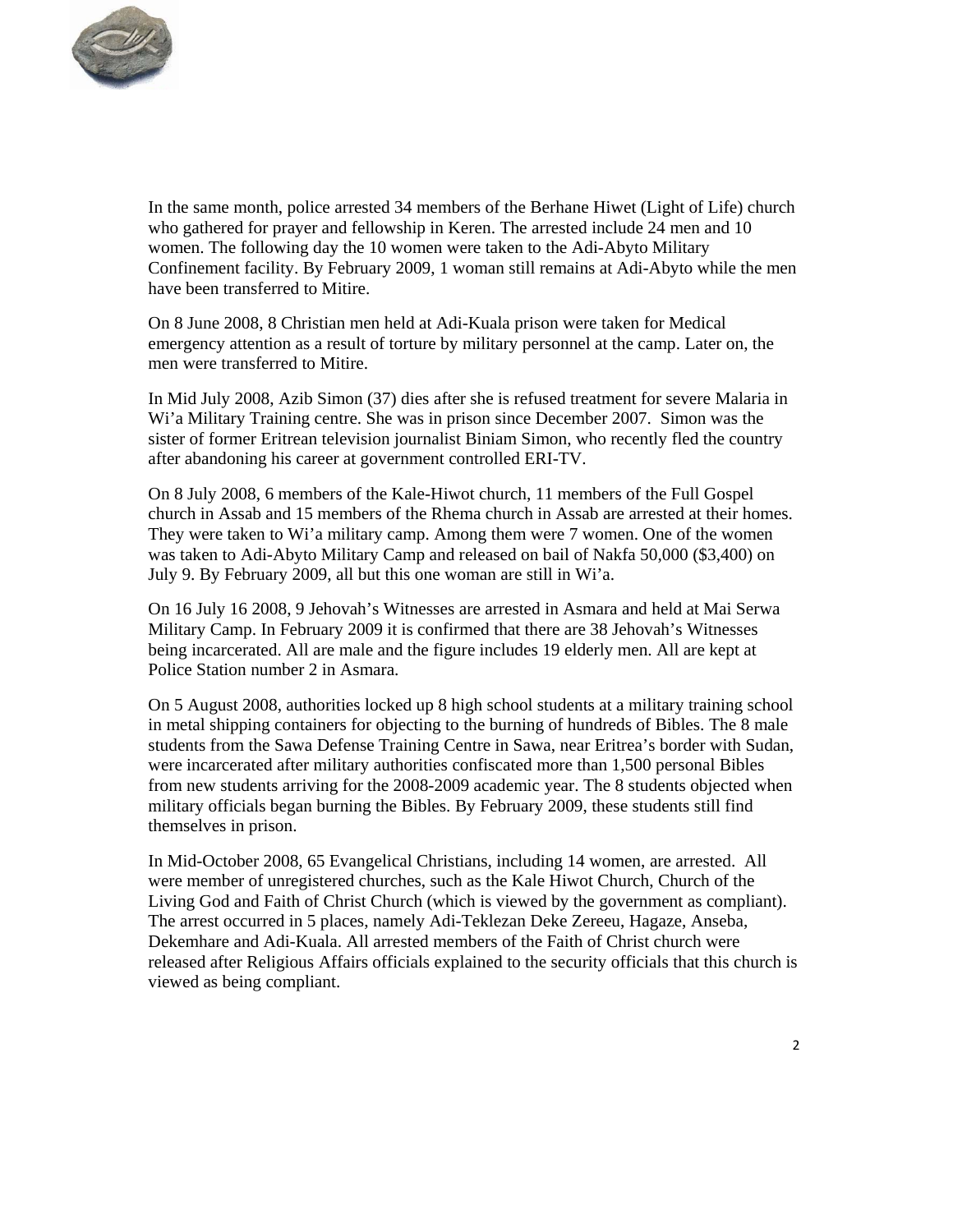

In Mid November, 2008, a total of 110 Christians were arrested all over the country(65, of which 17 women from the Kale-Hiwot in Barentu and Dekemhare, 25 from the Full Gospel church in Keren, and 3 from the Full Gospel Church in Mendefera and 20 from the Church of the Living God in Mendefera and Adi-Kuala).

On 27 November 2008, the campaign continued when 35 more members of the Kale-Hiwot Church in Dekemhare were taken. Among the arrested are 17 women and 2 elderly men in their eighties. The two elderly men have been moved to Mitire while the others remain at Dekemhare Police Station.

On 22 December 2008, it is reported that 49 key leaders of underground churches in the capital Asmara (including the Church of Living God, Medhaniel Alem Revival Group and Philadelphia, Kale-Hiwot, Rhema, Full Gospel and Salvation by Christ churches) were taken over a two week period by security agents. All the leaders were taken from their homes and work places. Apparently their names appeared on a list of 180 persons compiled by government officials. In addition to the arrest of the 49 leaders, one office stationary store, one music shop and one printing press were sealed by the authorities in connection to their alleged religious activities.

On 2 January 2009, news was received of the death of Mogos Hagos Kiflom (37) who was being kept in Mitire. The exact date of his death is not known. Mogos was a member of the Rhema church in Eritrea. Sources say he died as a result of continued physical torture by the Military Commanders for his refusal to deny his faith.

On 11 January 2009, 15 male members (5 of them preachers) of the Kale Hiwot Church are arrested. They were taken from their homes in Keren. In addition, police in Asmara sealed off Semhare Printing Press and arrested its owner, Mr Tekeste Habtemichel for his alleged publishing of Christian materials in collaboration with underground churches.

On 16 January 2009, Mehari Gebreneguse Asgedom (42) dies in Mitire while under solitary confinement. Sources say he died as a result of ongoing physical torture and diabetics complications. As a member of the Church of the Living God in Mendefera, it is not known when he was arrested or when he was moved to Mitire.

In Mid February 2009, it is reported that there are more than 250 Muslim prisoners in Eritrea because of their opposition against the Eritrean Mufti. Furthermore, it is reported